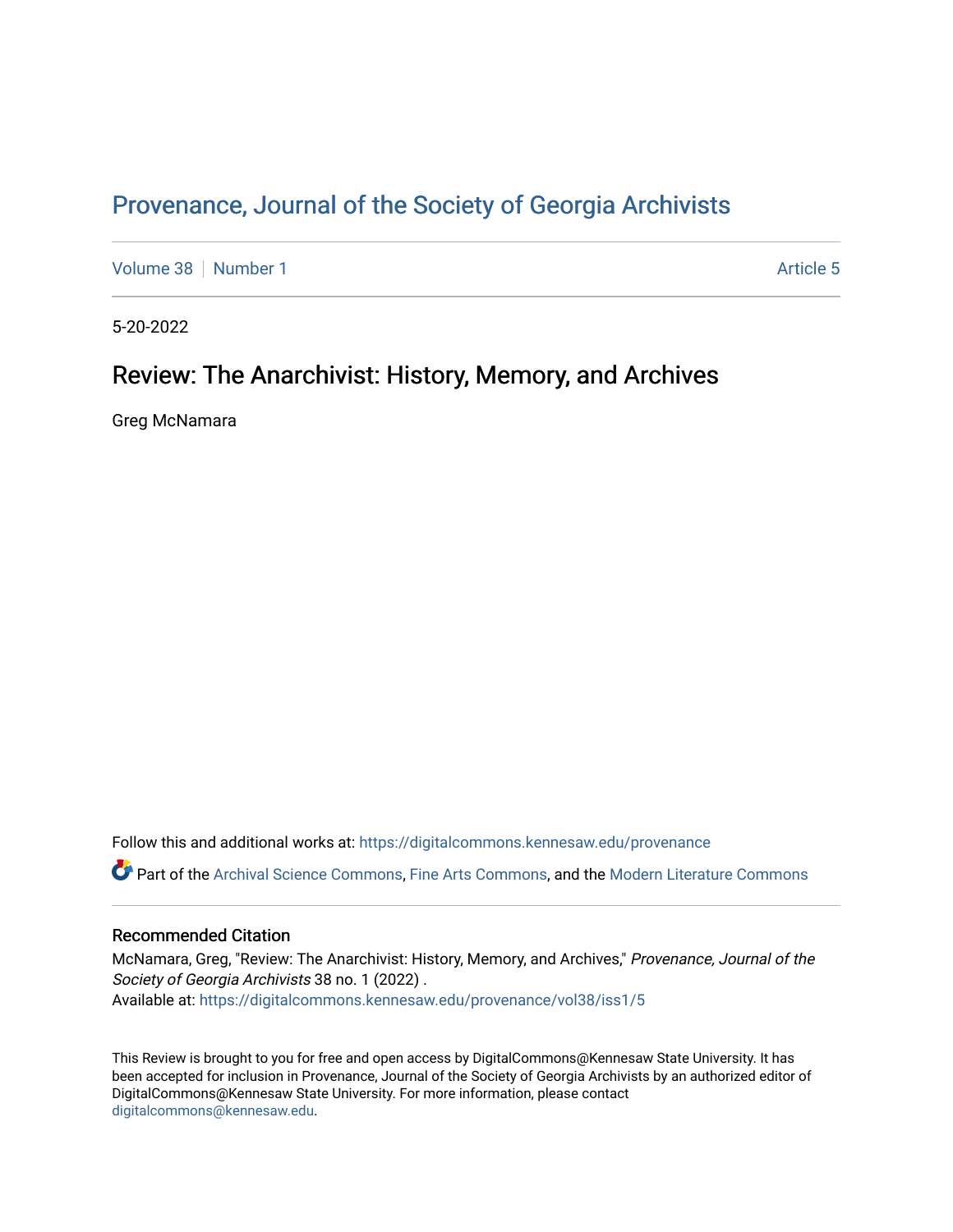*The Anarchivist: History, Memory, and Archives*. By Geof Huth (New York: AC Books, 2020. 145 pp.).

Combining prose poetry, memoir, photography, and reflective statements on archival theory and practice, *The Anarchivist* defies easy categorization but will teach and delight archival insiders. Geof Huth engages with contemporary archival issues, offers a view into his own experience and philosophy, and reveals his craftsmanship as a creative writer and visual artist.

This compact, mostly glossy volume is built on nineteen vignettes featuring stylized archival photography which contributes meaningfully to Huth's writing. It is tempting to imagine using *The Anarchivist* as a seminar textbook, but in effect it is an art book, a somewhat decadent statement on practice, an homage to the concept of record, and a necessary refutation of the notion that archivists are historians cloaked a little differently.

The themes Huth explores in his chapters include custodial considerations; preservation and conservation; the distinction between evidence, objects, and records; and the politics of historical memory and its poignant and sometimes worrying silences. Huth's career with the New York State Unified Court System is also a subject of the book, as the visual and literary content primarily examines materials held within the New York County Clerk's Division of Old Records, an affiliated unit (5).

The photographic content of *The Anachivist* exhibits similar variety to the chapter discussions themselves and is thematic. Perhaps the best way to consider the images is in light of Huth's chapter "Stuff and Non-Stuff," which explores the notion that according to context, purpose, and application "Almost anything . . . can be a record [or] . . . certainly could be records," including "recordlike stuff or non-stuff . . . marginalia . . . found objects . . . poems . . . paint" (44-5). So images of gloves and glove designs by Valerie Fuchs, examples of period handwriting, forms and styles of binding together documents, the processes of document degradation, even accumulations of dust come under Huth's lens and are brought to the reader for consideration as stuff and non-stuff, record or not record.

Despite his explanation of the book's title in the Author's Note, it is difficult not to wonder why Huth positions himself as an "Anarchivist" when in fact most of his views are by now mainstream across the humanities and social sciences and in information science. In fact, this book essentially summarizes the state of the profession after the several decades long, multifaceted paradigm shift which has transformed all affiliated disciplines throughout the world of galleries, museums, libraries, and archives.

The chapters of *The Anarchivist* all begin with an epigraph quotation from an influential thinker in archival and cultural studies—bell hooks, Arlette Farge, and Tom Nesmith to name a few such that Huth reveals some of his major influences and traces of the path of inquiry which has resulted in the book at hand and which have been collected in the Twitter feed of the podcast *An Archivist's Tale* (5).